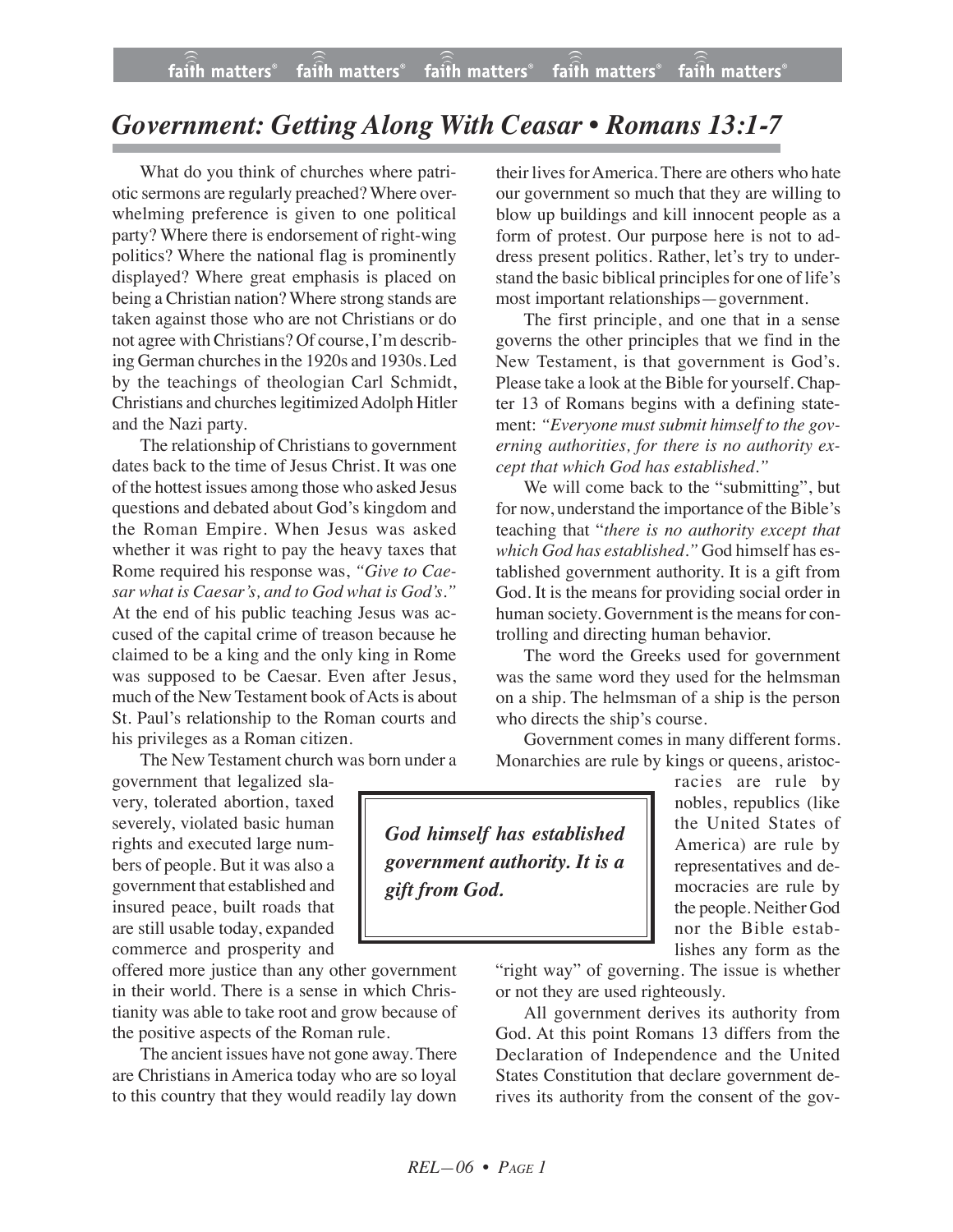erned. In other words, as Christians we believe that God has ultimate control and will rule nations as he chooses whether or not that matches the vote of the people.

Having divine authority does not mean that a government is always right. God has also given authority to parents but many parents have abused that authority. God has given authority to the human race over nature but many humans have used that authority to pollute and destroy nature. Governments rule by divine authority but that authority has often been misused.

God's authority extends over every government. The United States, Canada, Russia, Kuwait, Iran, Iraq, China, all governments exist and exercise authority with divine permission. No country has more of God's authority than another country, although some have been more faithful to God than others.

When we read the rest of Romans 13 we must not forget this principle of authority. All Christian attitudes toward government authority grow out of the belief that government is God's. The way we speak about our own government or the government of Haiti or Cuba, Holland or Canada does not primarily depend on whether we like the policies, politicians, laws and taxes. We say what we say and do what we do primarily in relationship to the God whom we love and serve and who gives authority to the governments in our world.

We find a second powerful principle that greatly defines the relationship of Christians to their governments in Philippians 3:20: *" . . . our citizenship is in heaven."* These words were written to the people of the Imperial colony of Philippi. Scattered throughout the Roman Empire were special cities designated as colonies. The people were Roman citizens, often given citizenship after honorably serving 21 years in the army. In the colonies everyone wore Roman clothes, followed Roman customs, lived by Roman laws and spoke the Roman language of Latin. Even though surrounded by people of another language, customs and loyalty they knew they were Romans and lived accordingly. Their loyalty was to Rome.

Some years ago I spent some time in Ouaggadougou, the capital of Burkina Faso in West Africa. My favorite place to visit there was the United States Embassy. There I found people who dressed like I dressed and spoke my language. It was very hot, but they had a swimming pool. There was a restaurant there that served hamburgers and Cokes with ice cubes.

In a foreign land I knew I was different from most other people. And it was like that in Philippi—a Roman colony in a non-Roman province of the empire. They understood very well the idea of being a citizen of one place surrounded by people who were different. It was to that group of people that St. Paul wrote in Philippians 3:20, *" . . . our citizenship is in heaven."*

Christians are citizens of heaven. We are like colonists in a foreign land. We think like heaven, dress like heaven, live by heaven's laws and speak heaven's language. Our first and highest loyalty is to heaven and to the King of heaven, Jesus Christ. It is quite secondary that Christians happen to be English, French, German, Japanese, Chinese, Mexican, Canadian or American. We live and work here temporarily. We are foreigners on earth. Our citizenship is in heaven. According to II Corinthians 5:20 we are ambassadors for Jesus Christ. In other words, we are heaven's representatives on earth.

The practical implications of heavenly citizenship are many. It means we have more in common with Christians from a different country than we have with non-Christians who grew up around us. The highest affinity is a common relationship with Jesus Christ. Everything we say and do on earth is most about our belonging in heaven.

It is with these powerful principles governing our thinking that we move to the third principle of Christian relationship to government in Romans 13:1-7 where it says:

Everyone must submit himself to the governing authorities, for there is no authority except that which God has established. The authorities that exist have been established by God. Consequently, he who rebels against the authority is rebelling against what God has instituted, and those who do so will bring judgment on themselves. For rulers hold no terror for those who do right, but for those who do wrong. Do you want to be free from fear of the one in authority? Then do what is right and he will commend you. For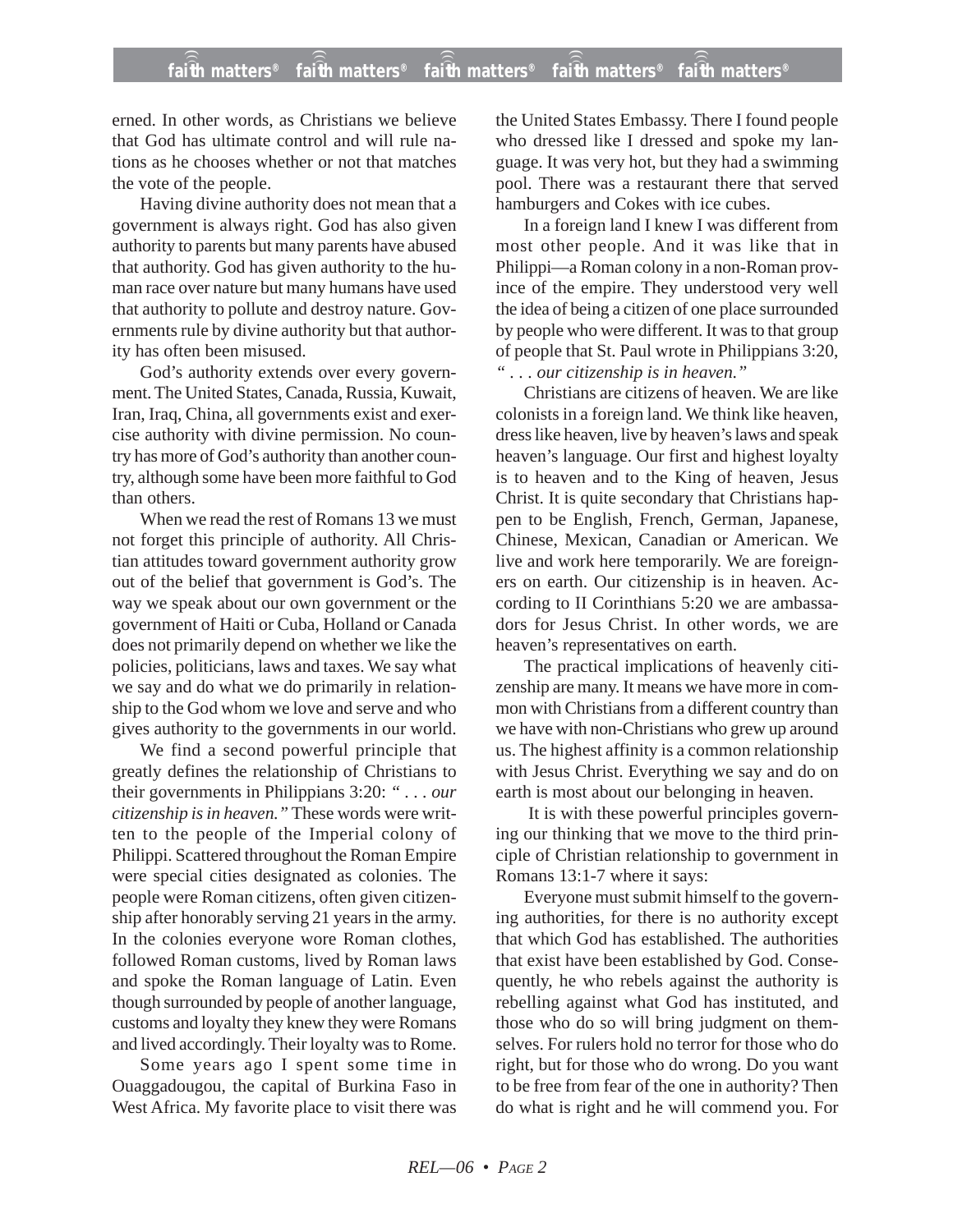## **faith matters® faith matters® faith matters® faith matters® faith matters®** ))) ))) ))) ))) )))

he is God's servant to do you good. But if you do wrong, be afraid for he does not bear the sword for nothing. He is God's servant, an agent of wrath to bring punishment on the wrongdoer. Therefore, it is necessary to submit to the authorities, not only because of possible punishment but also because of consciousness.

This is also why you pay taxes, for the authorities are God's servants, who give their full time to governing. Give everyone what you owe him: If you owe taxes, pay taxes; if revenue, then

revenue; if respect, then respect; if honor, then honor.

It is a Christian's responsibility to respect, submit and do what is right. These would be easy words for Christians to read and follow if they were set in a backdrop of a godly, Christian government; but they were not. The only govern-

ment the original readers knew was the Roman government that was heathen and anti-Christian. The leaders worshipped pagan idols. They persecuted, enslaved, imprisoned, overtaxed and crucified Christians by the tens of thousands.

Christians stood out in the Roman Empire as supernatural. They did things the Romans could not figure out. Caesar took away their rights and they spoke of him with respect. The Romans taxed them into poverty and they paid their full taxes honorably. Soldiers mistreated them and they submitted. Christians did what was right and good even when they were treated in ways that were wrong and bad. They did not win the Roman Empire with weapons or litigation or protest or anger or political organization. They turned an entire empire to Jesus Christ with love and integrity and respect and submission and by doing what was right.

Those early Christians obeyed the words of I Timothy 2:1-4 where they were told to pray *"for kings and all those in authority, that we may live peaceful and quiet lives in all godliness and holiness."* Christians are those who pray for the good of political leaders no matter what their policies or behavior.

How did they do that? The natural response to that kind of government injustice is to rise up with anger and antagonism. But those early Christians constantly came back to their love and loyalty for Jesus Christ and the conviction that their citizenship was in heaven.

Does all of this work today? The evidence says yes. It is estimated that in 1949 there were one million Christians in the country of China. They had lived under a government that was amazingly sympathetic to Christians and won-

*Christians are those who pray for the good of political leaders no matter what their policies or behavior.*

derfully open to missionaries. When the communists took over they expelled the missionaries and persecuted the Christians, killing hundreds of thousands of them. Under the worst of government conditions the church in

China has grown to over 60 million. Christians do not need an agreeable government to live Christianly because our citizenship is in heaven.

But, what about Americans today? As I see it, there has never been a time in history when Christians have been more involved in politics and government. In most cases it has been for wonderful good. Christians have taken advantage of the fantastic opportunities God has given to us in a free and democratic society. It is wonderful to see godly men and woman representing Jesus Christ in political parties, in the courts, in the legislature and on city councils and school boards. It is very good.

But let us never begin to think that we belong here or that our true citizenship is in America. We are Christians. We are citizens of heaven. Our first loyalty is to Jesus Christ. He is our first love.

At the other extreme are those who profess to be Christians and behave as is they were heathen. They speak vicious words against the government. They do not submit to political leaders. They refuse to pay taxes or do so with great complaint in direct defiance of God and the Bible. They depend on human power rather than on Christian faith. They fail to respect and pray for